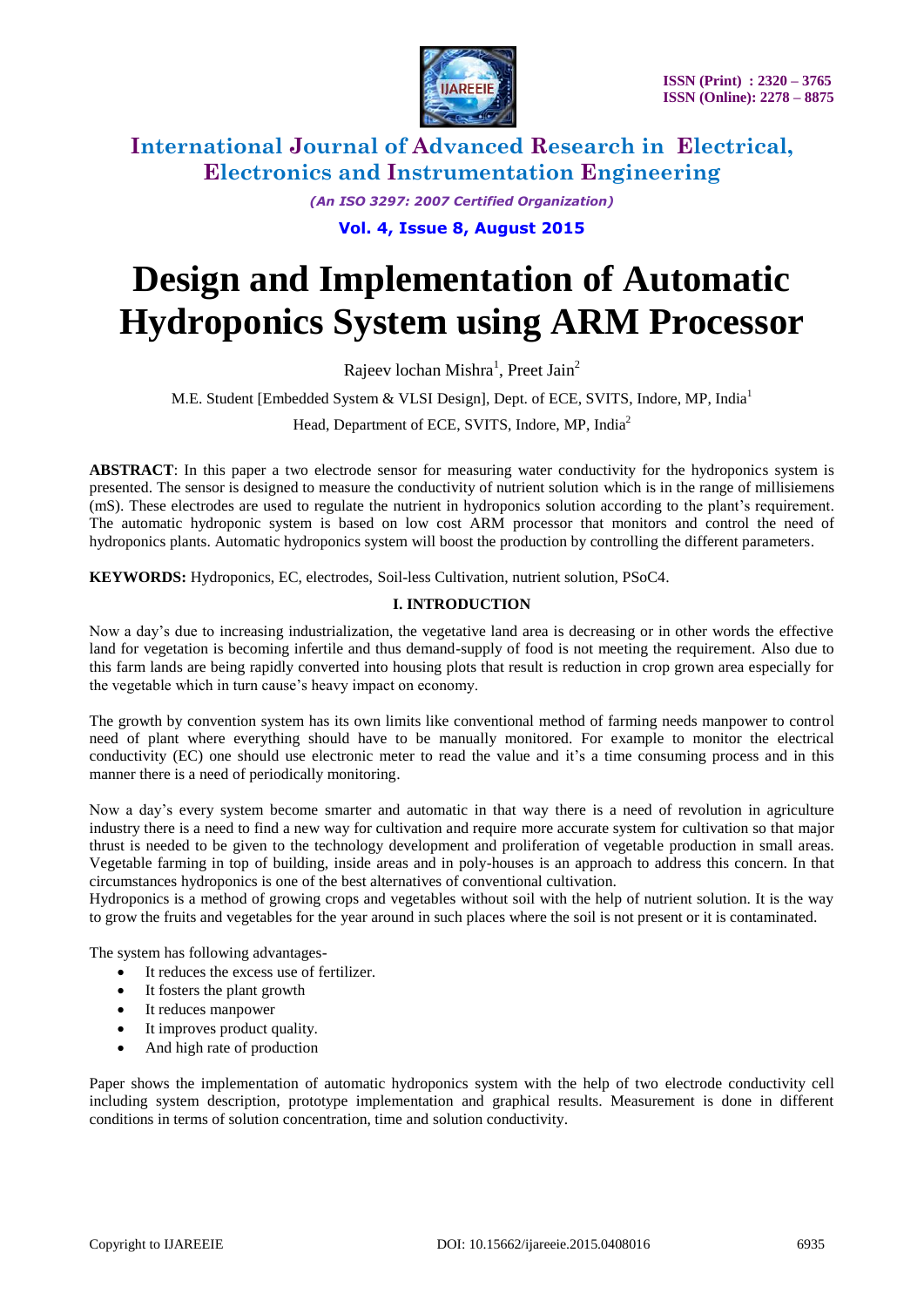

*(An ISO 3297: 2007 Certified Organization)*

### **Vol. 4, Issue 8, August 2015**

#### **II. RELATED WORK**

Hydroponics is one of the best alternatives of conventional cultivation but it is used in small level because of its limitations so there is a need of improvement in field. Paper published in some journals in hydroponics system in the last few years they suggested how the hydroponic system works, Plants which are best suited for hydroponic system also the use of microprocessor for nutrient control [3]. According to Kumar and Cho hydroponics waste nutrient solution can be reusable [6]. Processor based hydroponics growth chambers used in ecological life support systems this paper is all about controlling the system through virtual instrument using Lab VIEW [1]. Another paper is Development of an automatic microcontroller system for Deep Water Culture (DWC), starting of this paper gives the basic idea of deep water culture which is one type of hydroponics system later in this paper discussed the methodology used for measuring the pH value from the sensor and maintaining it to certain level also the level of the water in the reservoir is continuously maintained [2]. Research of hydroponics nutrient solution control technology this paper describe constitute of the control system of hydroponic nutrient solution and analysis the affecting factor and controlling difficulties also in this paper discussed a problem coming during the automation [4]. Control process of Electrical conductivity and pH is highly non linear process and coupling with pure time delay.

NASA has also looked to utilize hydroponics in space. Kennedy space life science lab's plant physiologist believes that hydroponics will create advances with in space travel he terms this as a bio generative life support system [5]. Hydroponics system used in many countries especially in Israel also in some places in India but rate of production is very less and in small level. Defense Research Laboratory Haldwani in Uttaranchal made extensive work on hydroponics and suggested a model [5].

As far as water conductivity is concerned, several solutions have been proposed. The main problems associated with water-conductivity measurements are sensitivity to external disturbances, initial conductivity of water and measurement dynamic range [7].

### **III. SYSTEM DISCRIPTION AND PROTOTYPE**

There are basically 6 types of hydroponics system and each one has their own advantages and use. For this experiment NFT system has used which is nutrient film technique system this system is a simplest system among all. For making the system cost effective plastic bottles are used which are generally used in beverages and cold drinks. There are some advantages of using these bottles irrigation system that is they are the good insulator of electric conductivity also have good water holding capability. These bottles are connected with each other and kept in a fixed angle for maintaining proper flow. Coco peat, perlite and vermiculite are used as a composed material for holding the plant in water.

#### **Hardware unit**

In a figure.1 hardware unit of automatic system is shown below the existing system and practice is insufficient to produce enough quantities of vegetable for the households so modern cultivation practices like hydroponics with advance technology is very productive.The system have electrodes which works as a conductivity sensor also called probes, microcontroller unit PSoC 4 CY8CKIT-049-42xx Prototyping kit having ARM cortex m0 processor, display device (LCD 16x2), motor driver IC(L298N), a power supply IC(7805), relay, nutrient pump, starrer, leds and buzzer. The ARM processor is a heart of whole system and used to perform major operation of system, it is embedded on PSoC4 kit which is designed by the cypress semiconductor. PSoC4 has32-bit ARM7 microcontroller in a tiny TQFP package and has many advantages like low cost, low power consumption, high speed operation and on chip component like 10-bit A/D converter and many more. Also the advantage of using this kit is that it is on chip programmable means the programming can be done with the help of USB port. In hydroponics system nutrient solution is very crucial which is controlled by microcontroller unit with the help of nutrient pump. Flow rate of nutrient pump is calculated manually and used those results during automation.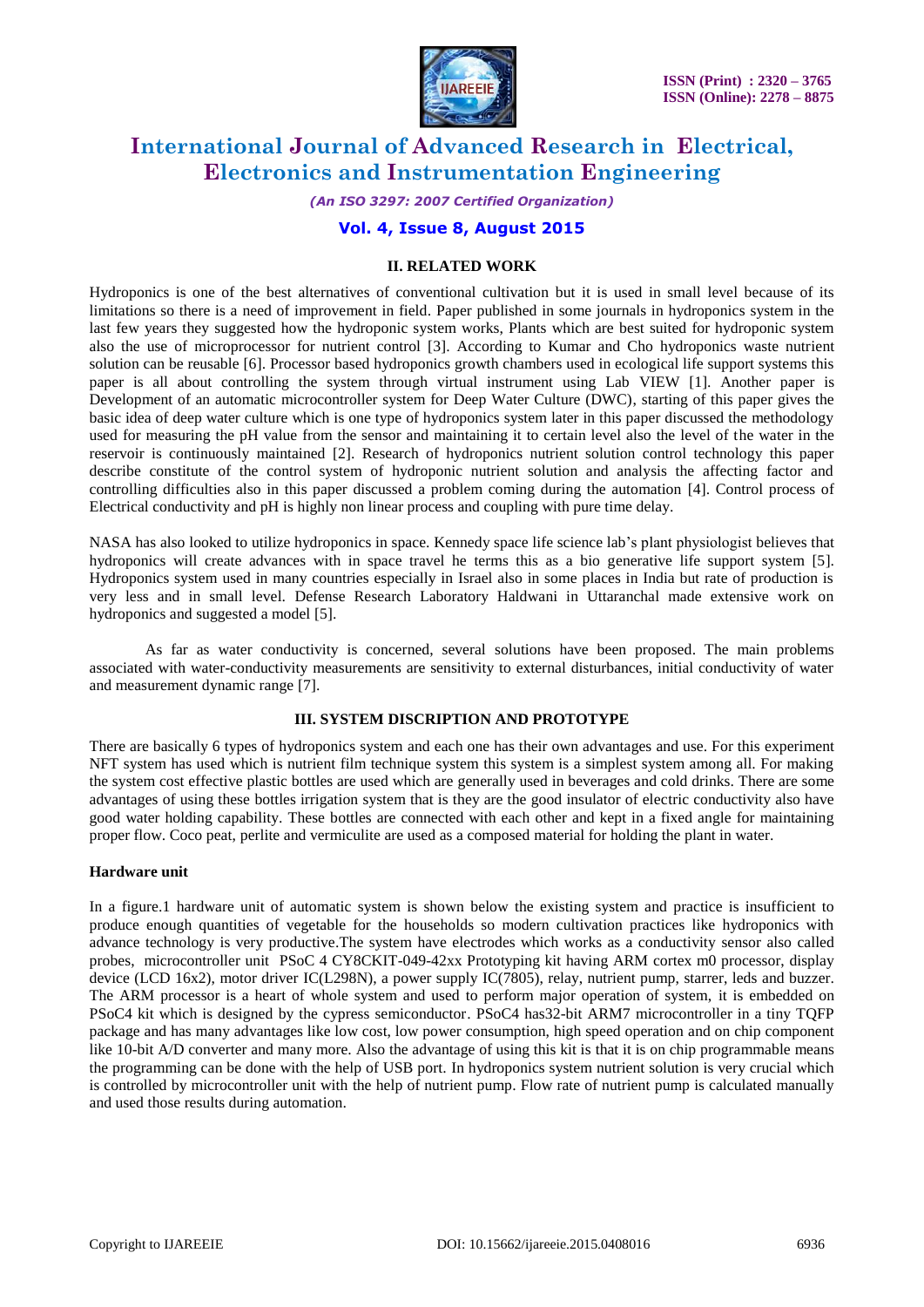

*(An ISO 3297: 2007 Certified Organization)* **Vol. 4, Issue 8, August 2015**



Fig .1 Basic Hardware unit of System

### **Basic structure of hydroponics system**

The physical implementation of bottles irrigation system for tomatoes plants are shown below in fig.2 each unit of bottle is connected to other bottle for proper circulation of nutrient. Substrate of coco peat, vermiculite and perlite are kept in small cups and keep these cups inside the bottles. The substrate has very good water absorbing capability which is very useful in hydroponics. The nutrient solution flows continuously inside the bottles. The major objective of this system is to promote eco-safe vegetable production unit. It produces self sufficient, safe and sustainable vegetable production.



Fig .2 Bottles based structure of hydroponics

The system shown above has designed to ensure regular availability to vegetable by increasing the productivity through the optimization of time and space. It's a new farming system in which the vegetable crops are grown in the intensive manner and taking care that crop are getting sufficient amount of nutrient and micro nutrient. Different vegetables can be cultivated with the help of this system only there is a need of modification of required solution. Project has remedy of major pests and diseases and has fortified growing media. The major issues involve in soil cultivation are not present or having less effect in hydroponics gardening.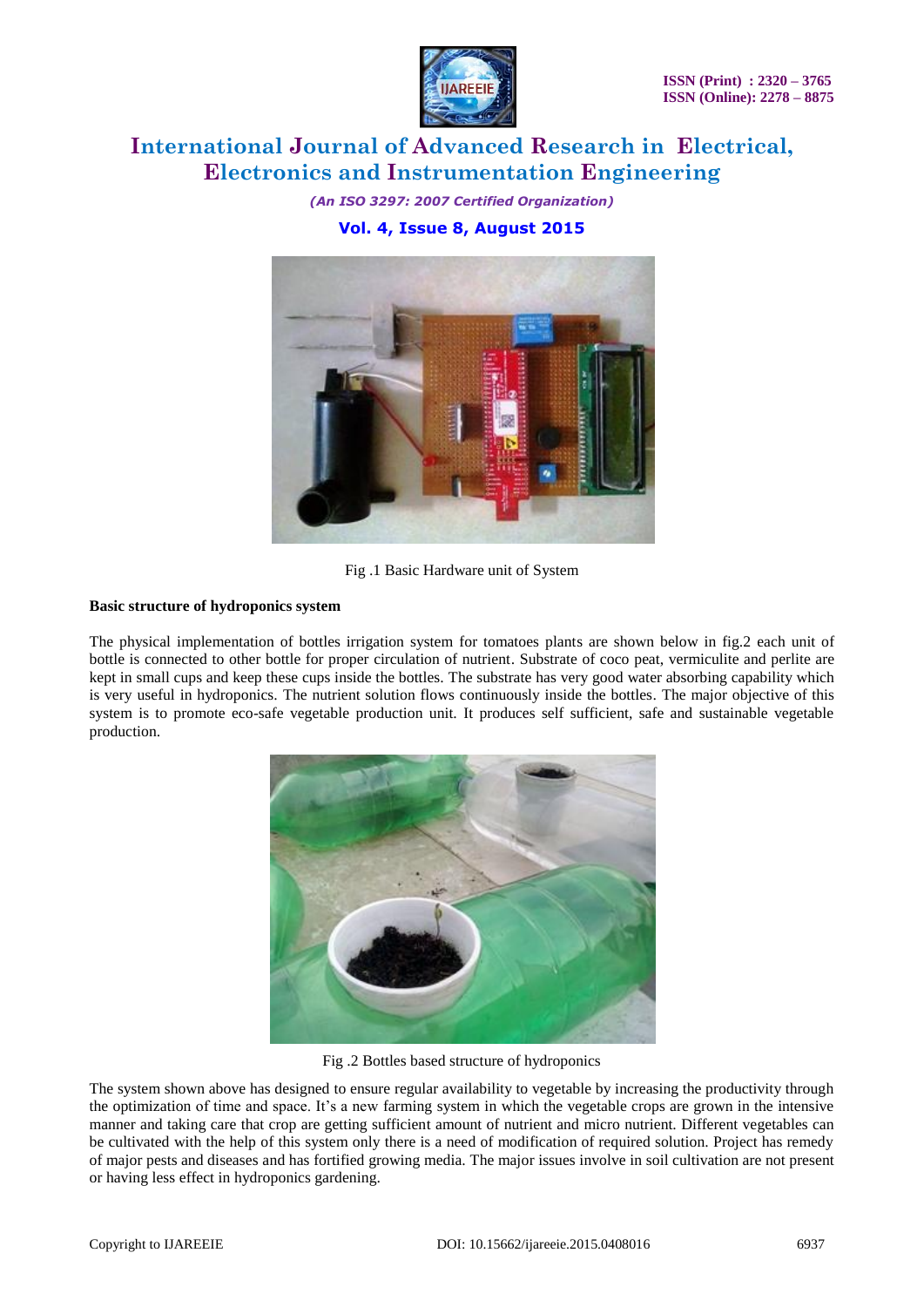

*(An ISO 3297: 2007 Certified Organization)*

### **Vol. 4, Issue 8, August 2015**

### **IV. PROCESS FLOW AND WORKING OF SYSTEM**

In this work, some of the primary objectives are to regulate the nutrient solution according to plant need which enable to reduce a unnecessary use of fertilizer and make the system affordable because as mentioned above high cost of a system is one of the big problem in hydroponics so there is need such kind of system which can control the operation, improve performance and give the desire output at lower cost.

The electrodes are kept inside the solution reservoir and operated periodically with the help of microcontroller. Timer is set by microcontroller that in starting of each hour electrodes will work, when electrodes conduct the current flows inside the nutrient solution which is totally depends on the ions present inside the solution. Because ions are directly related to the water resistance means resistivity and conductivity both depends on no. of ions. Those current after that converted in to voltage and sensed by controller, microcontroller operates periodically and make decision according to need and repeat this whole procedure continuously.



Fig .3 Basic Process flow of Automatic system

In figure.3 shown above is a representation of basic process flow of automatic hydroponics system. System starts working with the help of conducting electrodes. The output of these electrodes is feed to current to voltage conversion unit and resultant of this unit is sensed by the brain of the system which is nothing but the ARM processor. Processor sensed this voltage and compares it with pre stored value and makes decision. User can see the percentage of nutrient on LCD. If the level of nutrient is less than a fixed value then processor turns on the nutrient pump. Nutrient pump is not directly connected with processor, motor driving IC is used to connect it with PSoC kit.

.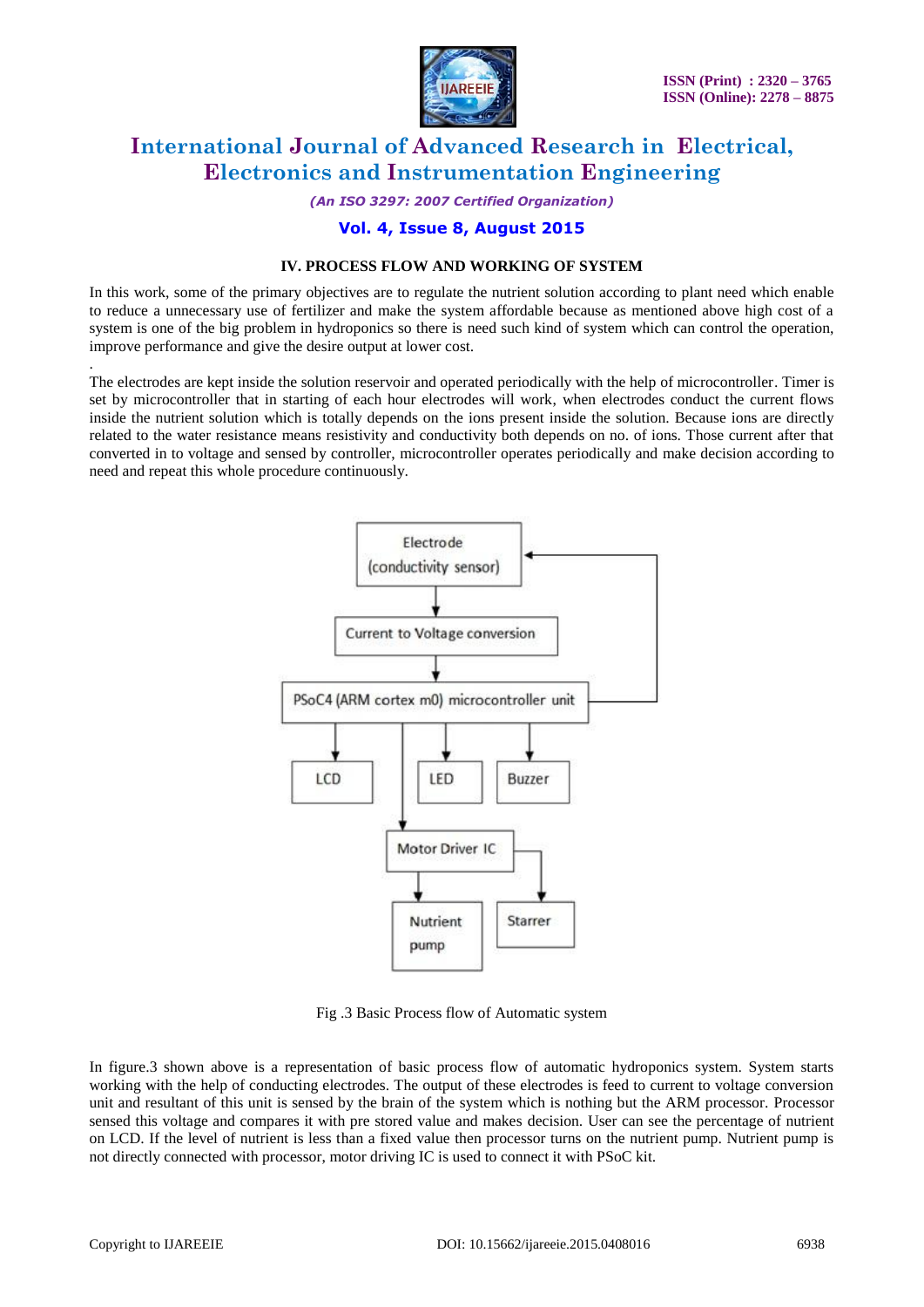

*(An ISO 3297: 2007 Certified Organization)*

### **Vol. 4, Issue 8, August 2015**

### **V. SIMULATION/EXPERIMENTAL RESULTS**

In a table below results are show which indicating that by increasing the concentration of the solution conductivity also increases, there is also variation in conductivity for the same concentration. Table also shows the temperature variation which brings crucial research challenge for temperature compensation.

| <b>Concentration</b> | Conductivity $(\mu S)$ |      | <b>Difference</b> | <b>Temperature</b> $(^{\circ}C)$ |
|----------------------|------------------------|------|-------------------|----------------------------------|
|                      | Min.                   | Max. |                   |                                  |
| $0 \text{ gm}$       | 242                    | 245  | 3                 | 33.4                             |
| $1 \text{ gm}$       | 1006                   | 1011 | 5                 | 32.5                             |
| $2 \text{ gm}$       | 1602                   | 1596 | 6                 | 32.6                             |
| $3 \text{ gm}$       | 1960                   | 1969 | 9                 | 32.3                             |
| 4 gm                 | 2437                   | 2429 | 8                 | 32.1                             |
| $5 \text{ gm}$       | 2819                   | 2814 | 5                 | 32.0                             |
| Average              |                        |      | 6                 |                                  |

Table1 Conductivity variation with concentration

Table 1 also show an average variation of conductivity for 1liter water. After the 6 reading has been made, deviation in reading is approx 6 µS with average temperature of 32.4°C. This value has been used as a reference.

The graph shown below is a variation of result of PSoC4 ADC output with increasing the nutrient concentration, that result is obtained from ADC over LCD and taken with the help of conducting probes.



Fig .4 Nutrient solution Vs Output of ADC

Also in Fig 4, Nutrient Solution Vs ADC output, ADC output is measured in a fixed interval of nutrient solution. Output of ADC is nothing but an output voltage in decimal form which is further used to calculate conductivity.